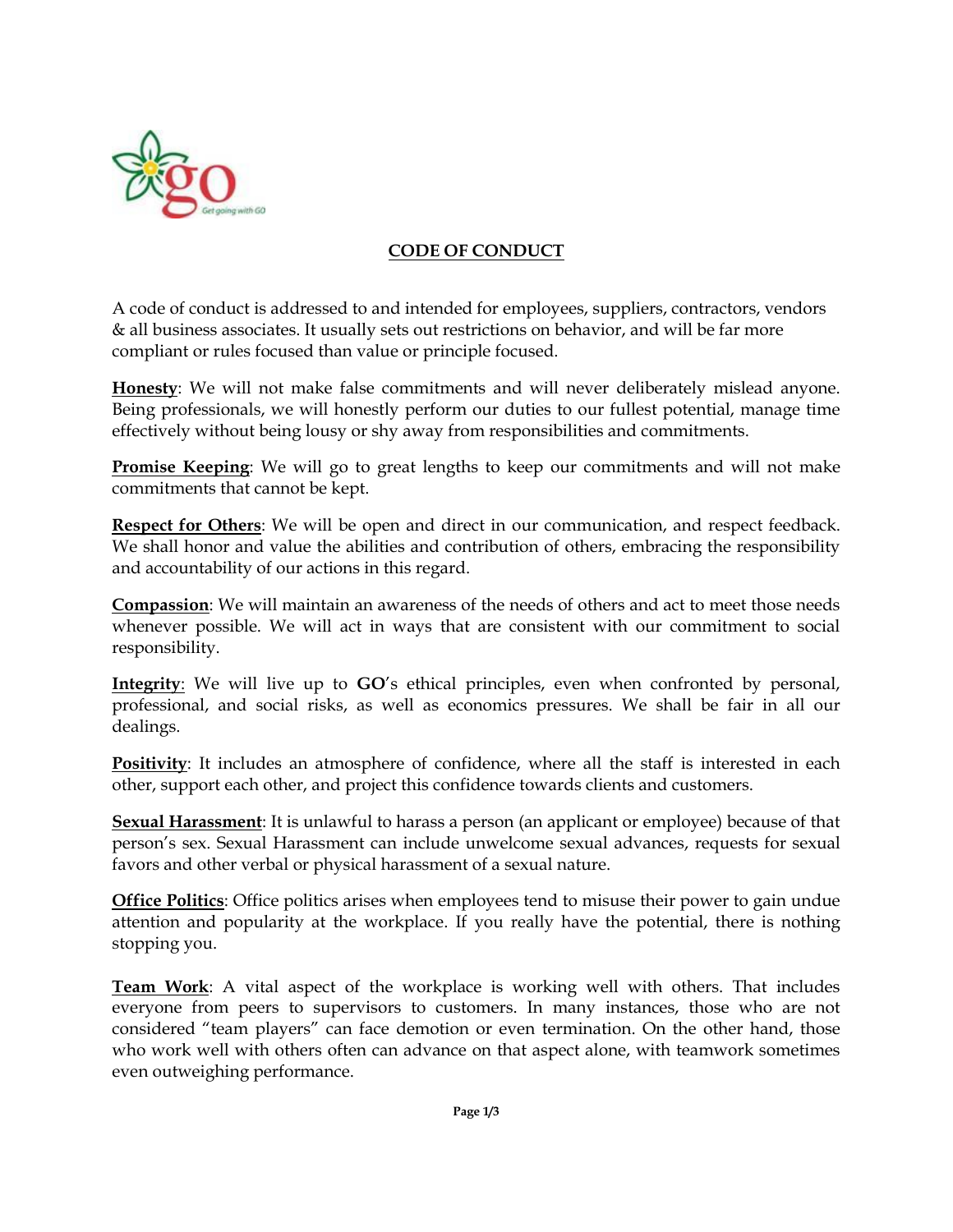**Improper Payments**: "kickbacks" or "bribes" intended to induce or reward favorable buying decisions and governmental actions are unacceptable and prohibited. Additionally, fudging figure for claims/expenses or getting involved in theft of product is a serious crime.

**Gifts**: No employee will accept/give any gift from/to any supplier, vendor, contractor or business associate of more than PKR 2,000.

**Acknowledgement:** As practice, all employees should acknowledge and respond to all forms of written communication within & outside the company.

**Respect for Law**: We will, at all times, operate within the laws, rules and regulations of the Islamic Republic of Pakistan. It is our policy to co-operate fully with relevant public authorities and regulatory bodies.

**Conflict of Interest**: Action taken by employees should be objective and based on the best interests of the Company's, for example parallel working on another job or business during office hours is an absolute breach of company's interest.

**Safety, Health & Environment**: **GO** is committed for providing a safe and healthy work place for our employees and visitors to our premises.

**Ethics in the Market Place**: The truth, properly told and presented, should be the objective of all promotional activity. Customers should be treated with respect and competition with peer companies should be fair and ethical.

**Drugs**: The use of intoxicating, addictive or illegal drugs on the job is prohibited. Smoking is prohibited in public areas of Pakistan and if desired, must be done in the designated smoking area.

**Disciplinary Action:** Employees are encouraged and supported to report any suspected wrong doing, in confidence, to the management or if in doubt, seek advice, normally from line manager.

Any employee who violates our ethical standards is subject to disciplinary action which can include oral or written reprimand, suspension or termination of employment.

**GO** is committed to develop and grow its business based on common principles that clearly assert its ethical standards and accountability. **GO is accountable to;**

- Shareholders, with the objective of striving to ensure good return on their investment and providing them complete and transparent information on a regular basis,
- Customers, with the commitment to supply quality products and services in strict compliance with accepted safety and environmental standards,
- Employees, with attention to their professional development and the promotion of health and safety in the workplace,
- Suppliers and Partners, in accordance with clear contractual terms and conditions,
- Civil Society, we endeavor to contribute to the social and economic development of the society at large, in compliance with local legislation and regulation.